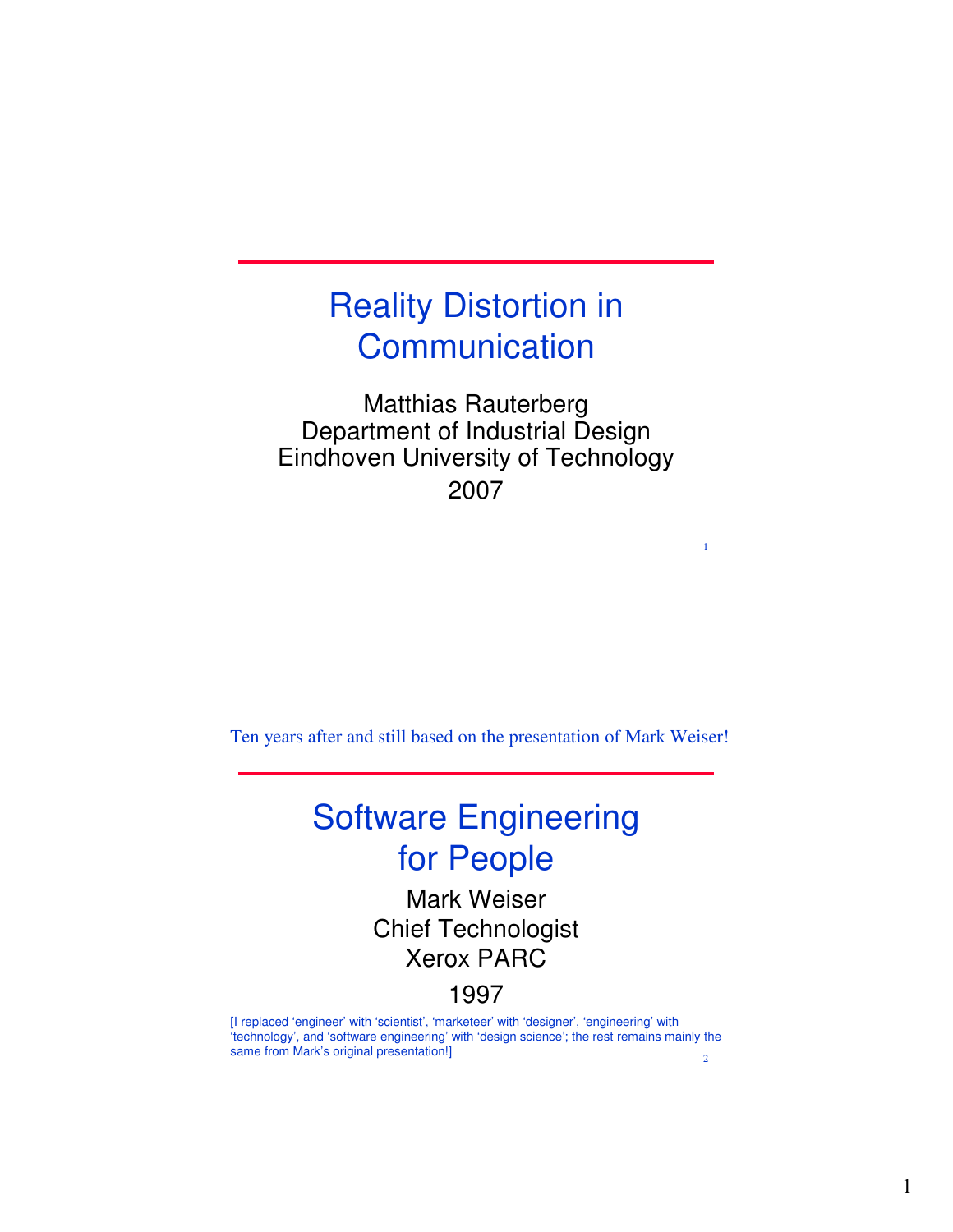Most important thing Mark Weiser learned as an entrepreneur

• Problems with reaching agreement

• …

• …

# Problem with Agreement: **Reality Distortion**

3

- Why is it that designers and scientists rarely understand each other?
- Answer: they have different cultures for communicating importance.
	- Scientists and Designers have anathematic distortion fields.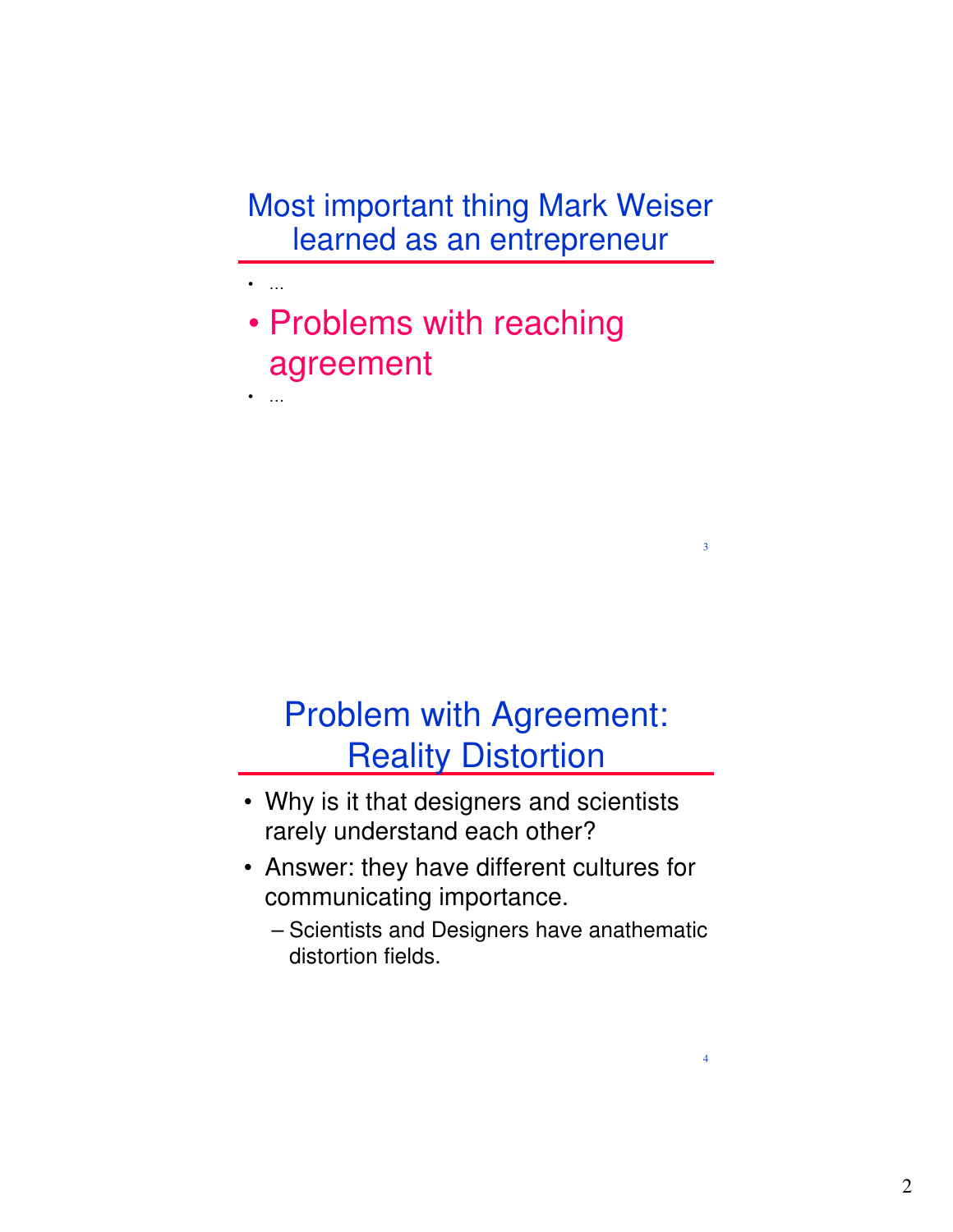### Reality Distortion varies

• Let 1.0 stand for a perfect match of reality to words

– "The house appears white on this side."

#### Reality Distortion varies

5

- Scientists/engineers speak at 0.5-0.8
	- generally understated
	- more understated if more important
	- "The house was probably white."
	- "We wish to suggest a software architecture for the living room in the context of ambient intelligence."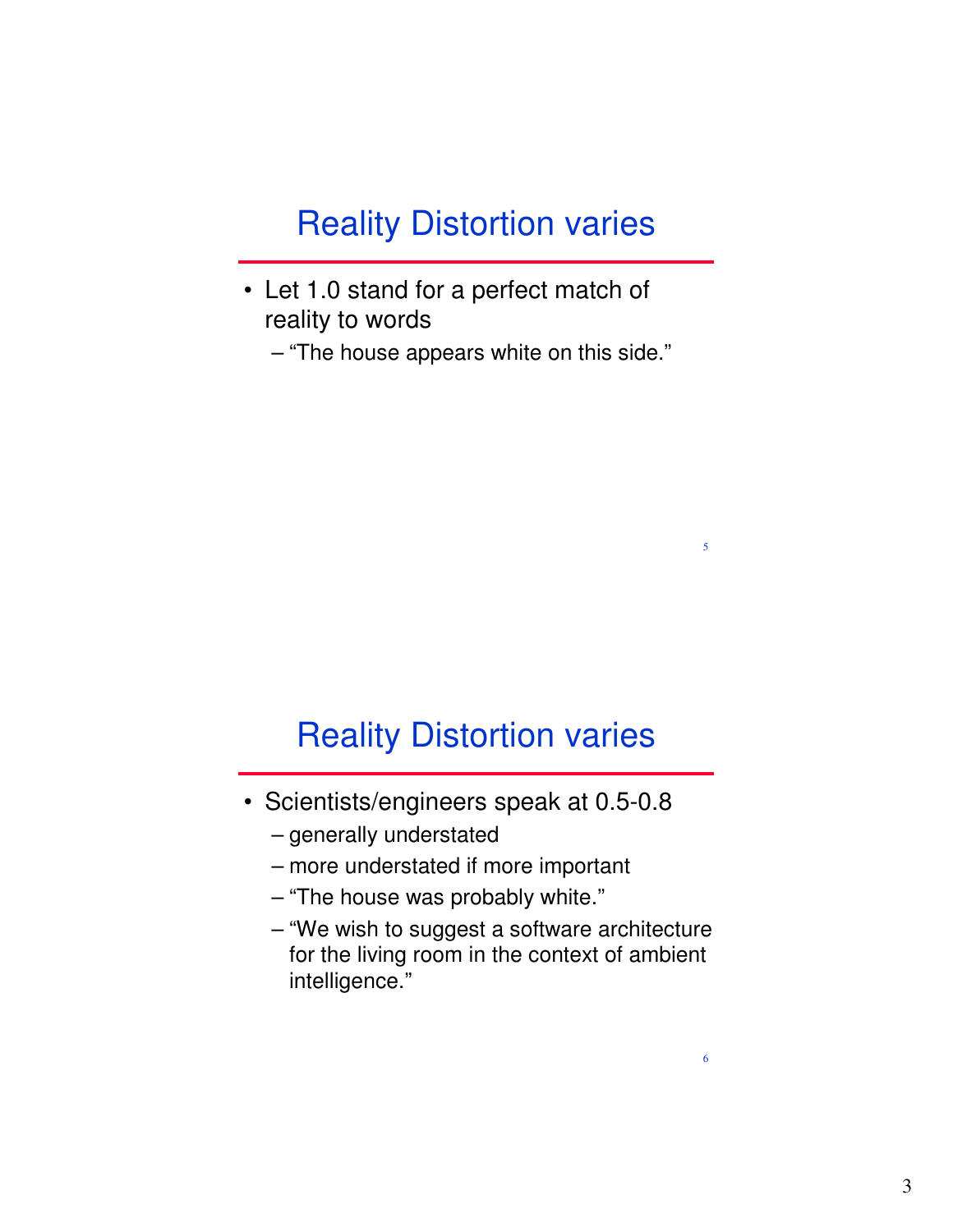# Reality Distortion varies

- Designers speak at 1.5-2.0
	- more if more important
	- "The house is dazzlingly white inside and out."
	- "Outstanding product and service quality"

7

8

# Reality Distortion creates a listening

- Designer speaks at 1.2-2, and discounts everything heard by 0.8-0.5
- Scientist speaks at 0.5-0.8, and boosts everything heard by 1.2-2.0
- Can you see the problem?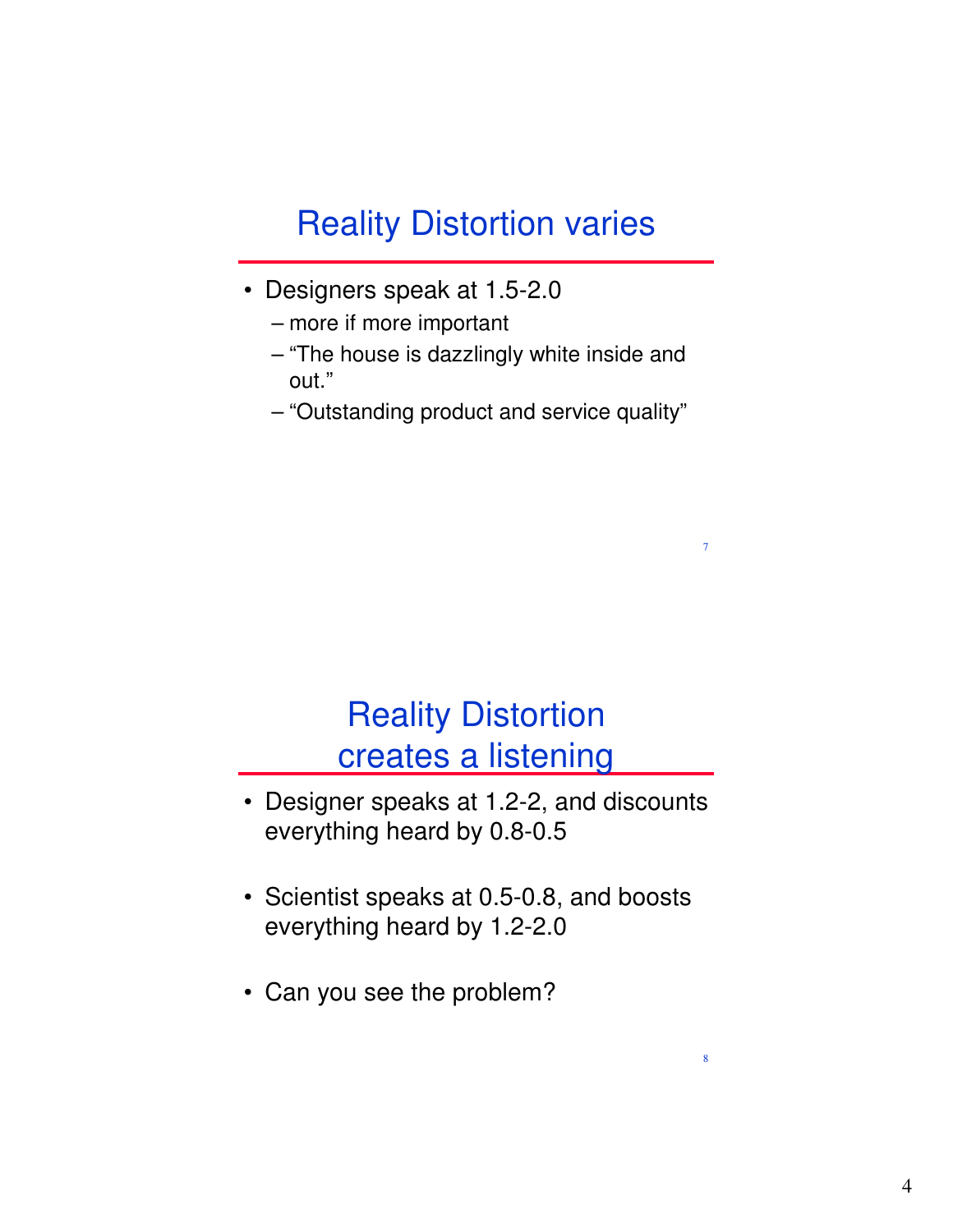#### Reality Distortion what are these two people thinking?



# Reality Distortion



Scientist says: This is a pretty good piece of technology.



Designer hears: ???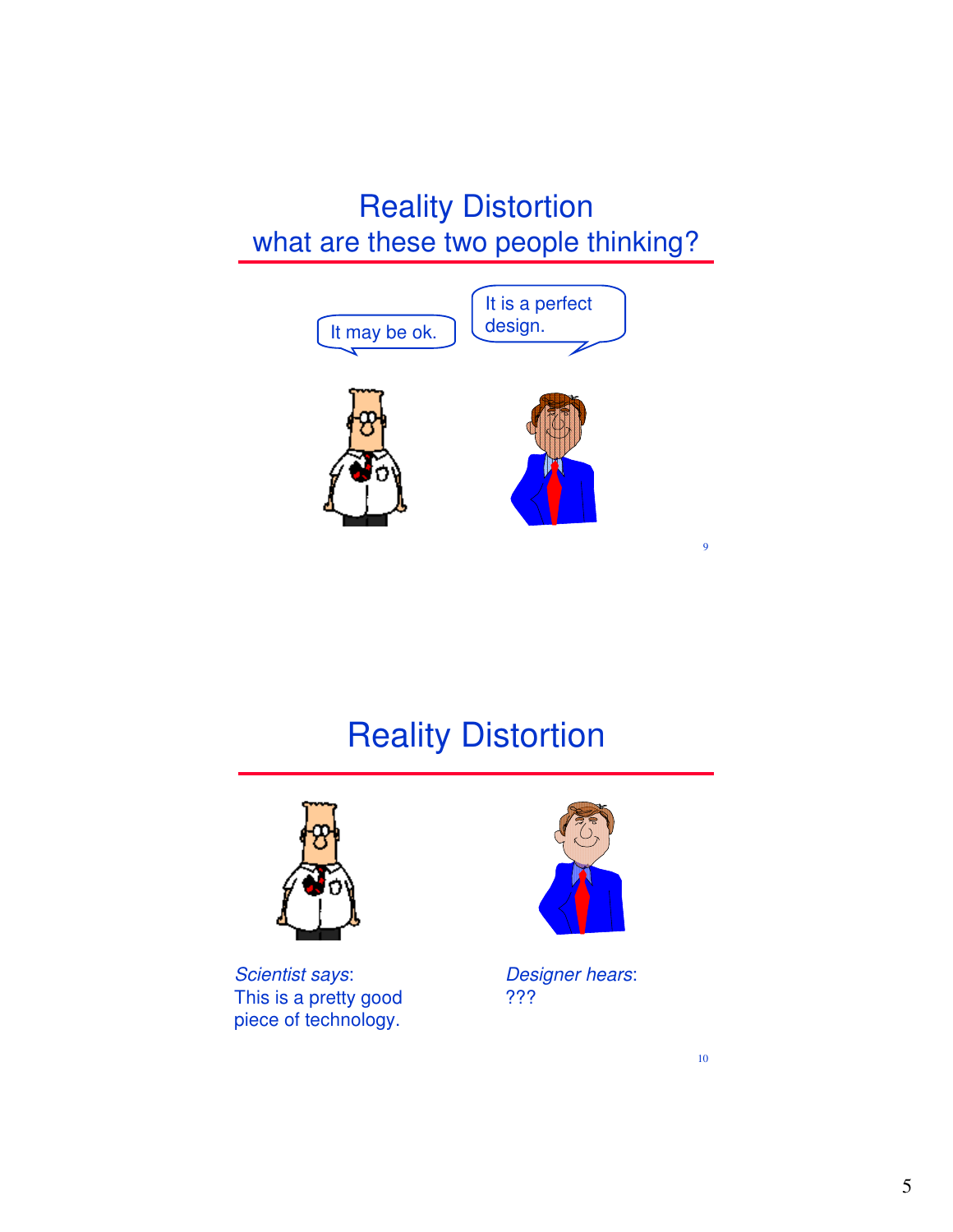# Reality Distortion



Scientist says: This is a pretty good piece of technology.



11 Designer hears: This guy has no confidence, and his technology is pretty bad.

# Reality Distortion



Scientist hears: ???



Designer says: This is really really important!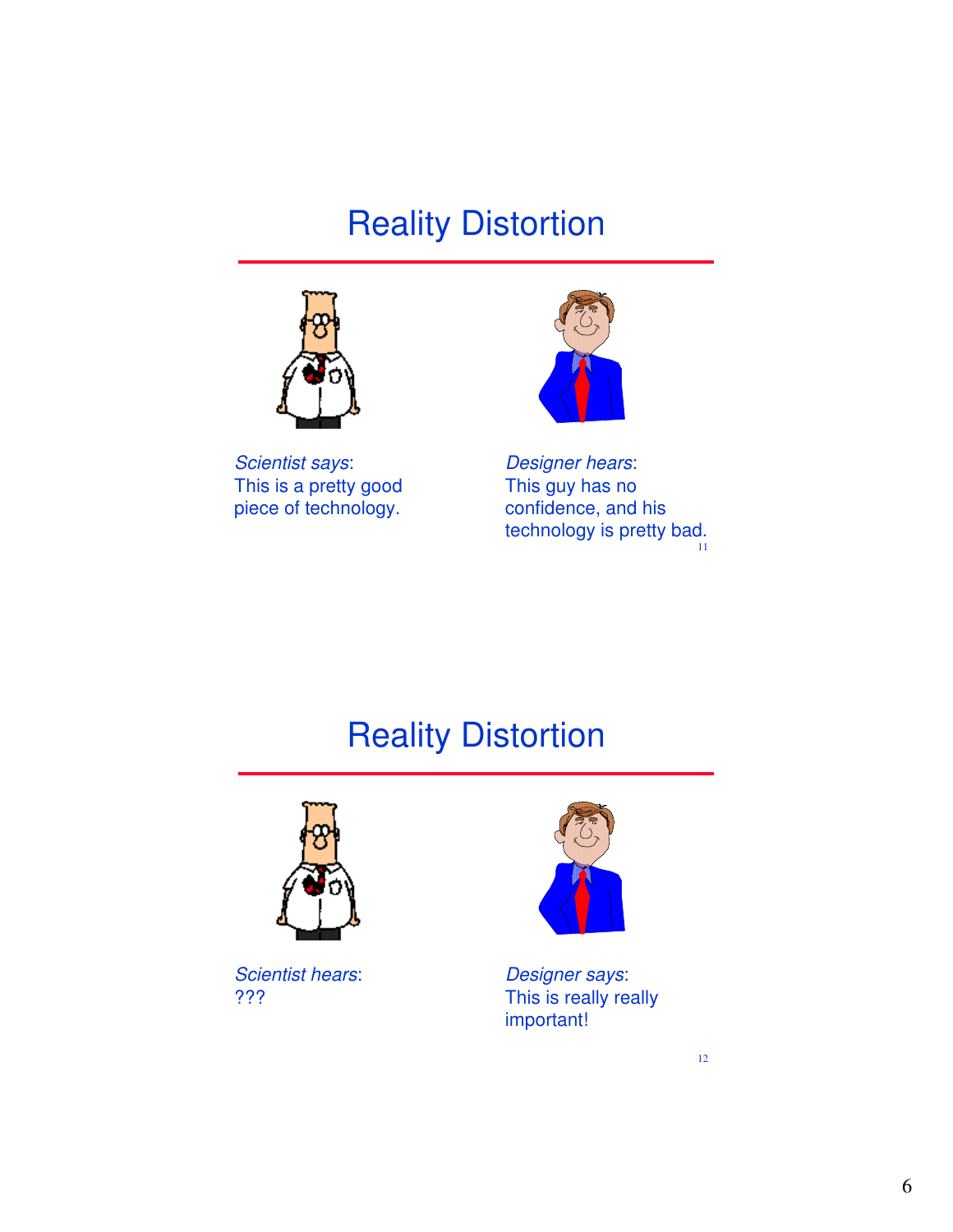# Reality Distortion



Scientist hears: Either he's discovered cold fusion, or he's lying.



Designer says: This is really really important!

13

#### Reality Distortion: the same thought can lead to different words

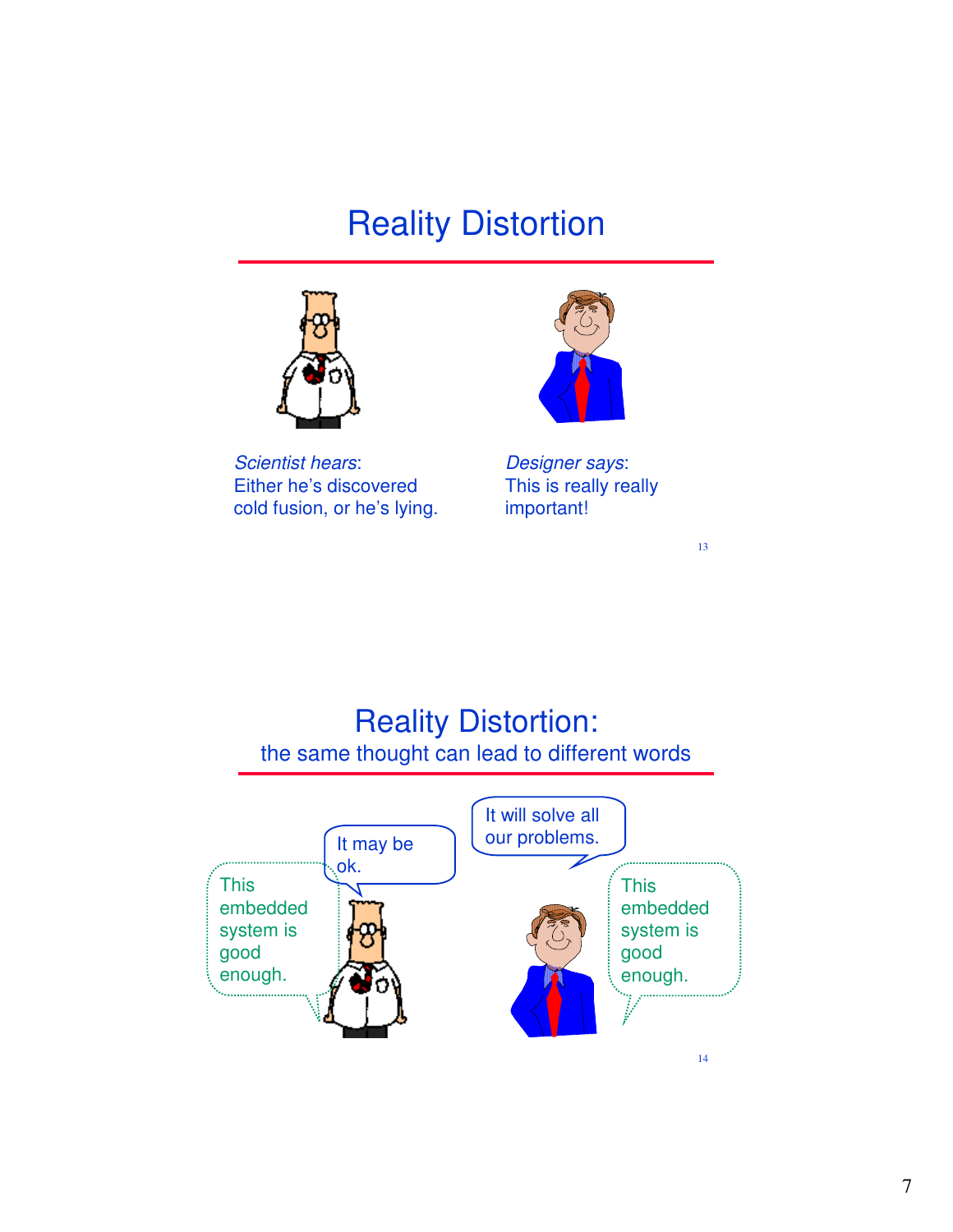## Reality Distortion

Let  $S_s$  = speaking of scientist, about 0.7 Let  $L_S$  = listening of scientist, about 1.4 Let  $S_D$  = speaking of designer, about 2.0 Let  $L<sub>D</sub>$  = listening of designer, about 0.5 Then  $L_S(S_S(x)) = x$ , and  $L_D(S_D(x)) = x$ 

**But**  $L_p(S_s(x)) = 0.3x$ , and  $L_S(S_D(x)) = 2.8x$ 

# What to do about Reality Distortion?

- Do you want to be understood?
	- speak into the culture of your listener
	- notice how you are heard
- Do you want to be understand?
	- apply the appropriate distortion field
	- ask questions to tune your distortion ratio
- Don't ever expect 1.0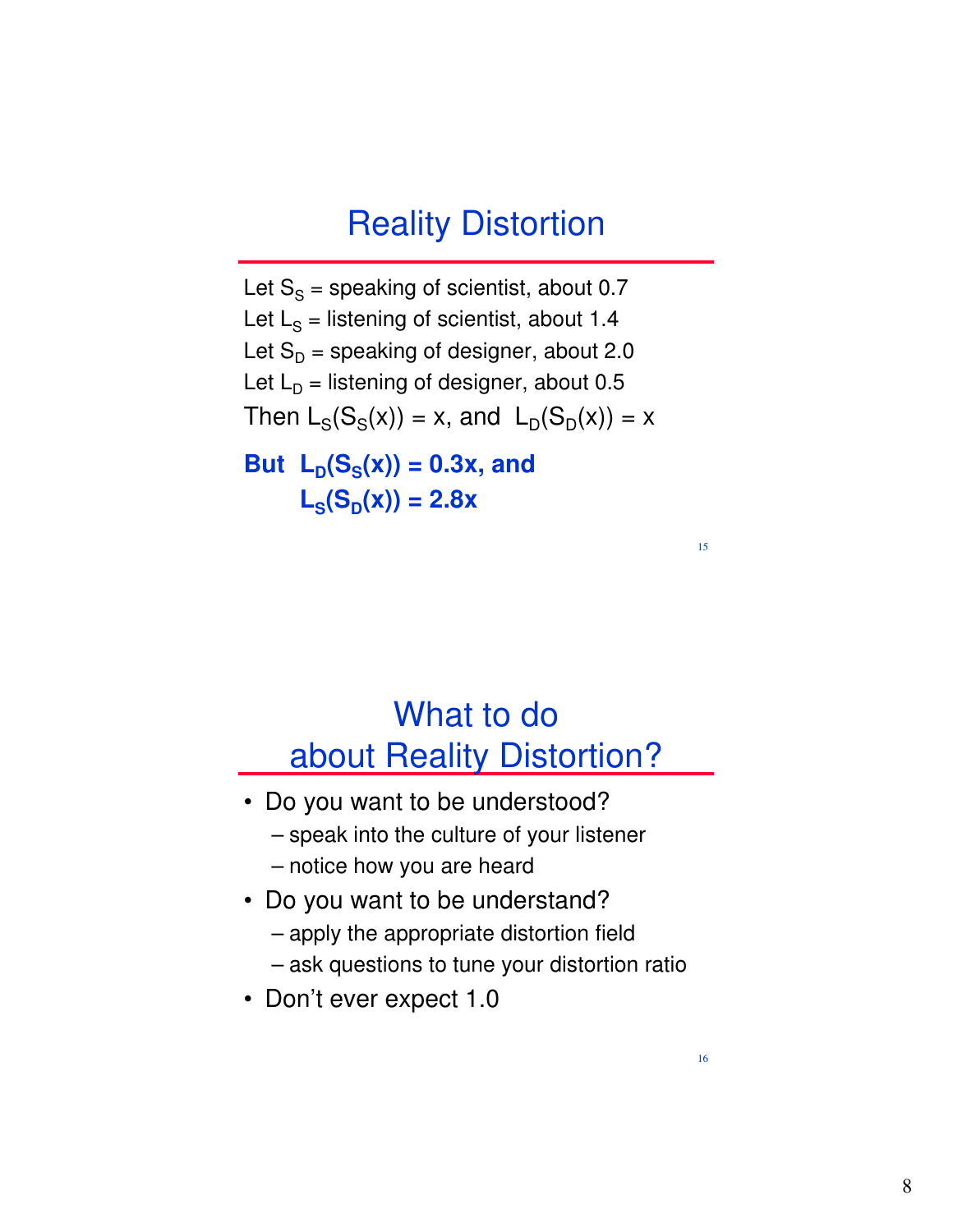# Problems of agreement in Design Science (DS)

- There are many kinds of reality distortion
	- seeming to agree but not really understanding
- What do we agree about in DS?
	- What are the foundations of our work?
		- Questioning their truth is almost unheard of.
		- We almost all are familiar with and use them.
	- What should all practitioners know?
		- Beyond technical skill in particular languages and systems

# On What Do We Agree: Some of Mark's Answers

- High level design languages, if appropriate, improve all aspects of a project except possibly running time.
- Dividing systems into modules improves implementation time and maintainability
- Documentation helps
- Adding people to a late project makes it later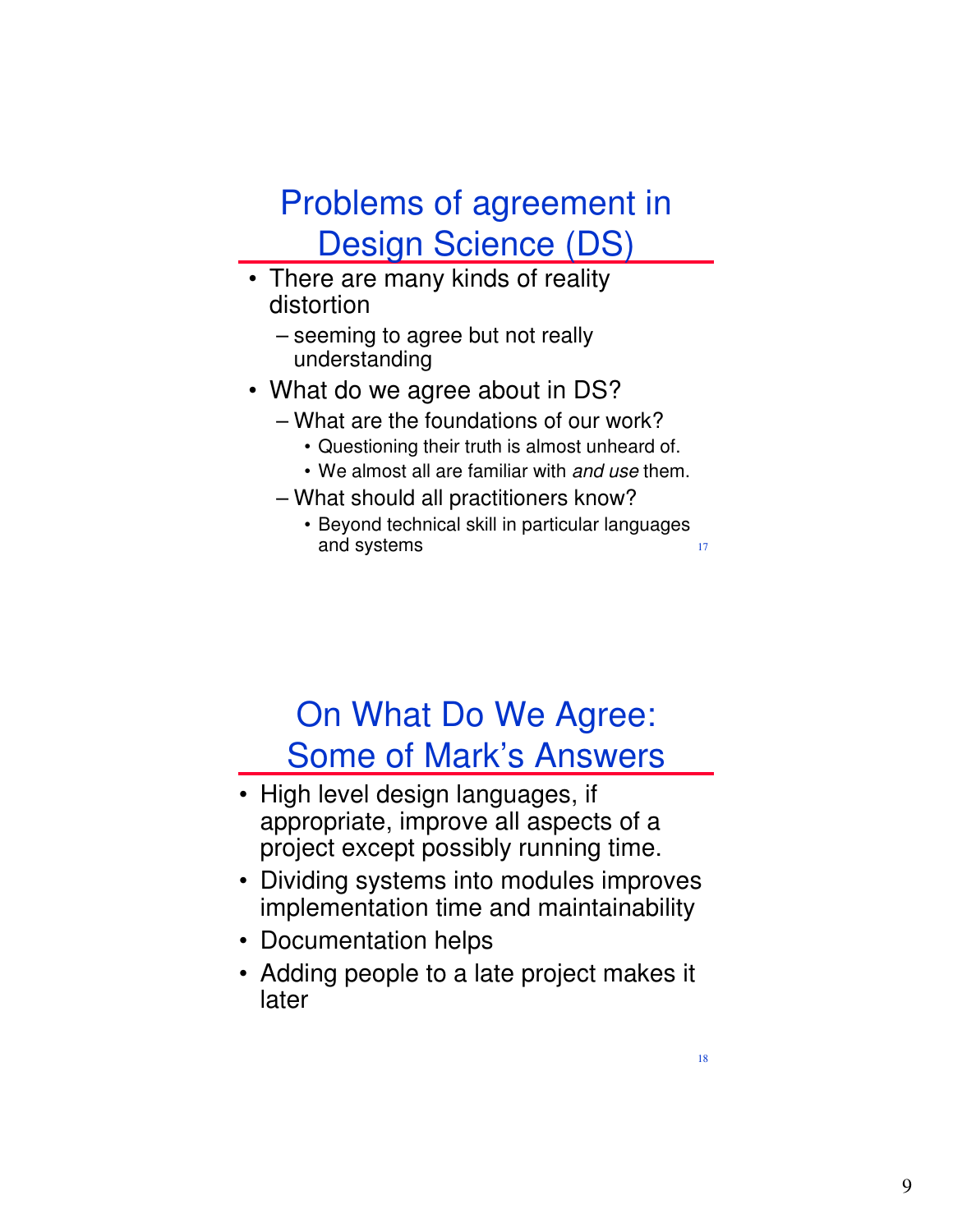## Forces against agreement

- Benefits to disagreeing
- Absence of pressure for agreement
- Benefits, when present, come slowly

#### How can we understand DS better? (in industry and academia)

- More reflective practitioners
- More social science attention to technology and engineering processes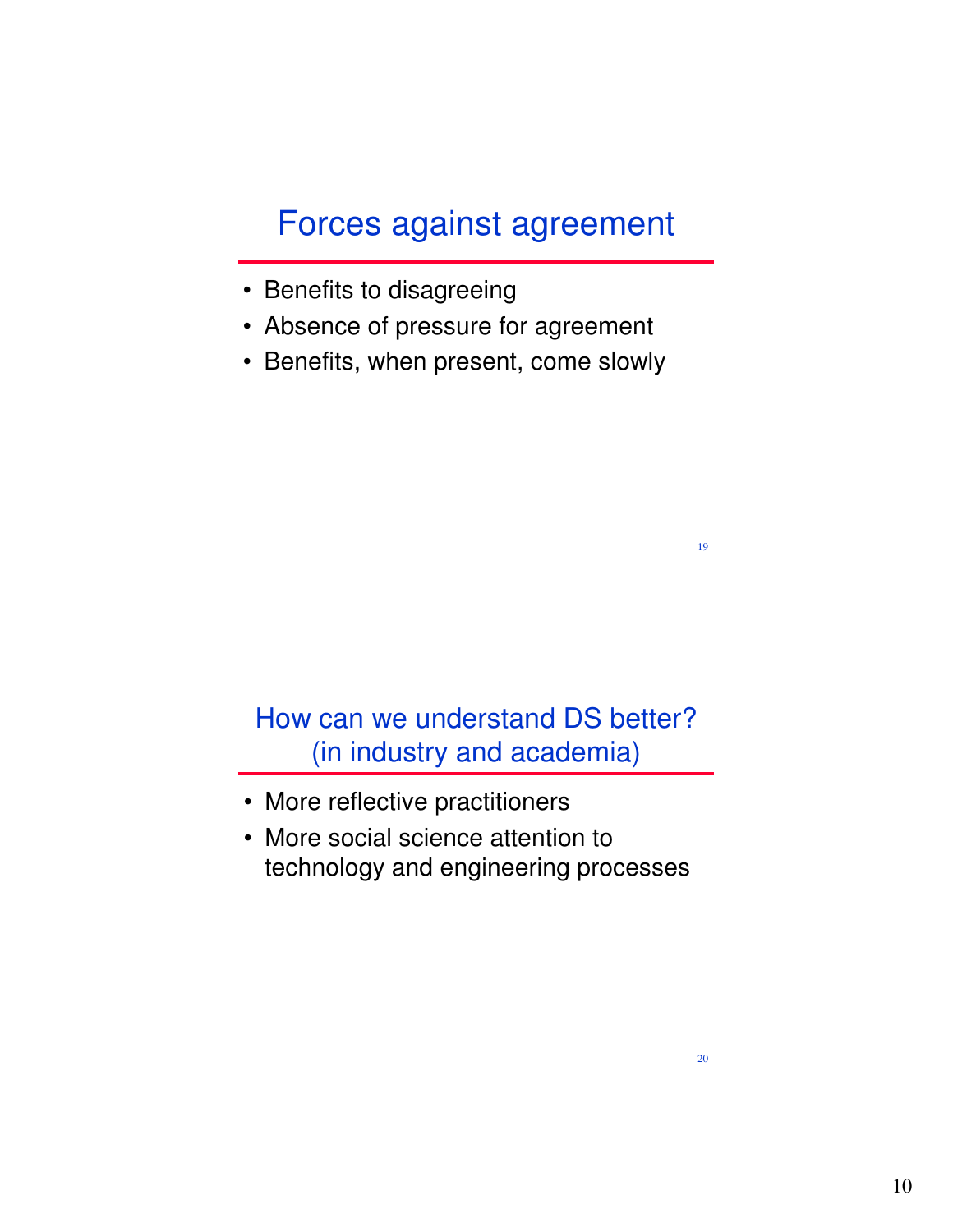# Skill is not enough

- Knowledge of technology are crucial enablers ...
- But not always necessary nor sufficient
	- not necessary for many utilitarian and policy understandings
	- not sufficient for productive engineering
- Other community skills are required
	- 21 – students implicitly learn values, language, and culture whether we like it or not

## Learning is always joining a community

- Learning is not poured from faculty to student brains
	- especially not without a strong community in place
- All learning is within and about a community

– Lave and Wenger, 1991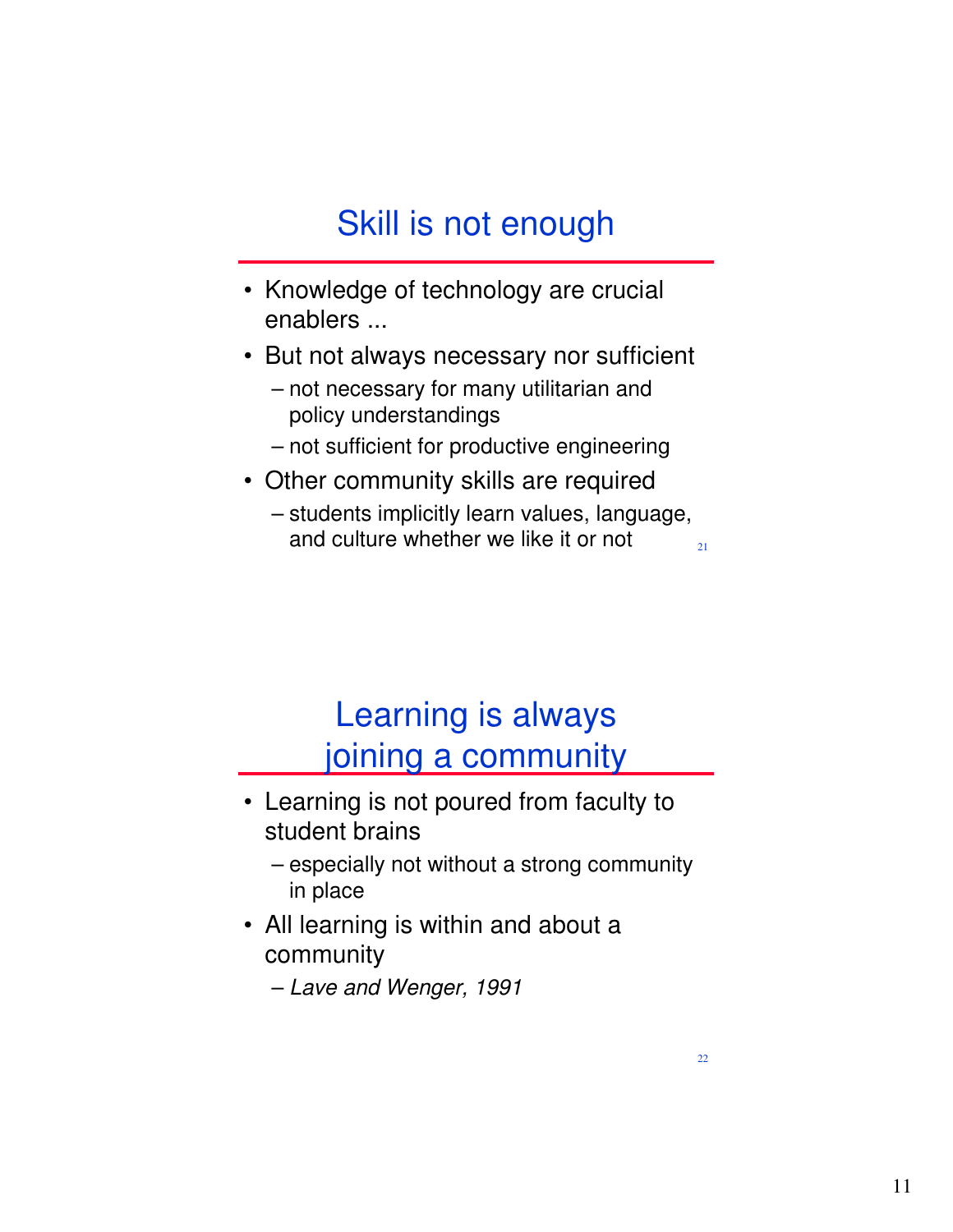# **Humanities**

- "The goal is of computer science to make [computers] more useful and useable." - Rick Weingarten, testifying to Congress, May 1996
- For people
- What are people like? This is the subject of humanities and social sciences
- Example: "The Tacit Dimension"

The Tacit Dimension

from philospher Polanyi's book by same name

- Imagine strapping toilet tubes to your eyes and walking around for two hours
	- lots of surprises

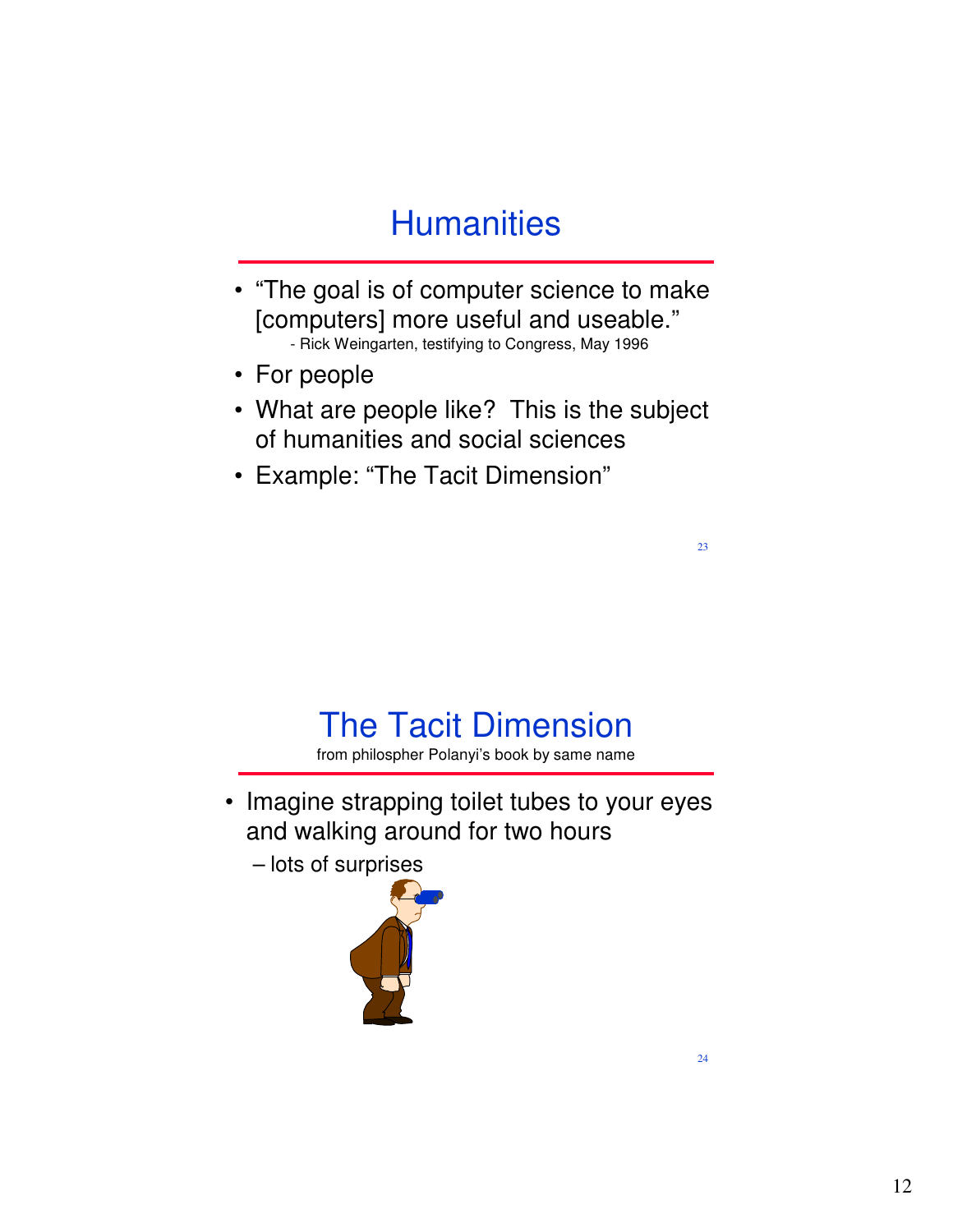#### The periphery informs and creates the center

- The periphery is the "tacit" dimension to thinking and understanding
- Technology tends to deliver information to the center, and strips off the periphery
	- causing flame-wars in email…
- The tacit is easy to forget…but without it nothing gets done

# The Flow State and the Tacit Dimension

- If you work uninterruptedly on a sufficiently interesting problem:
	- you forget where you are
	- time passes quickly
	- your unconscious (tacit) mind rallies to make you smart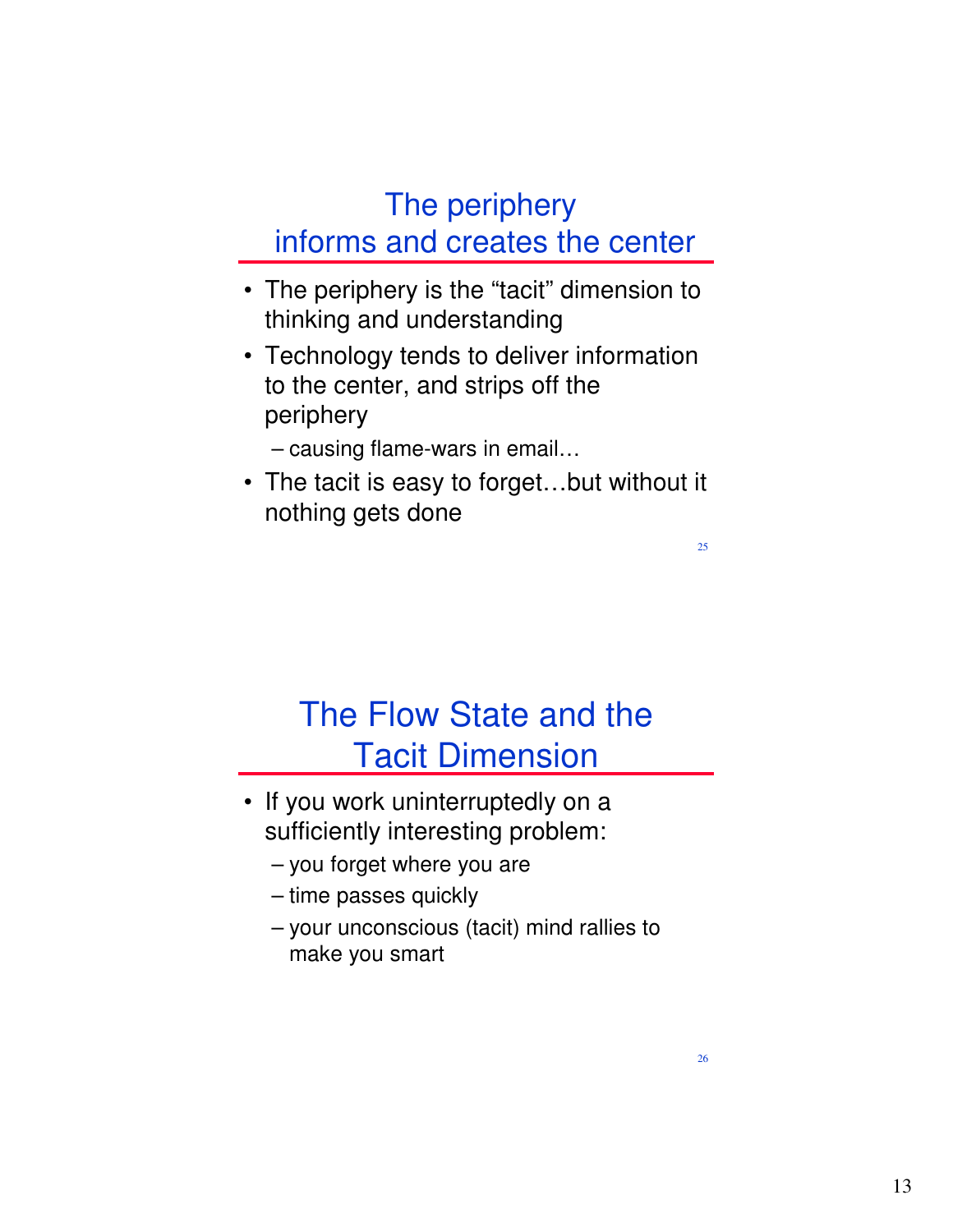# Academics are members of a foreign community

- They have not coded much, nor as a team
- They don't deeply know aesthetics or design
- Humanities (or customers) are not their life
- They hang out a lot with computer scientists and grad students

**Curriculum** 

- History of Technological Change Electrifying America; Natural Monopoly and Universal Service; History of Technology Failures
- History of the Modern Age Cosmopolis; A Social History of Truth; The Pencil
- Common Sense The Tacit Dimension; The Psychology of Everyday Things; Elements of Style; Computer Projects That Failed; Mythical Man-Month

28